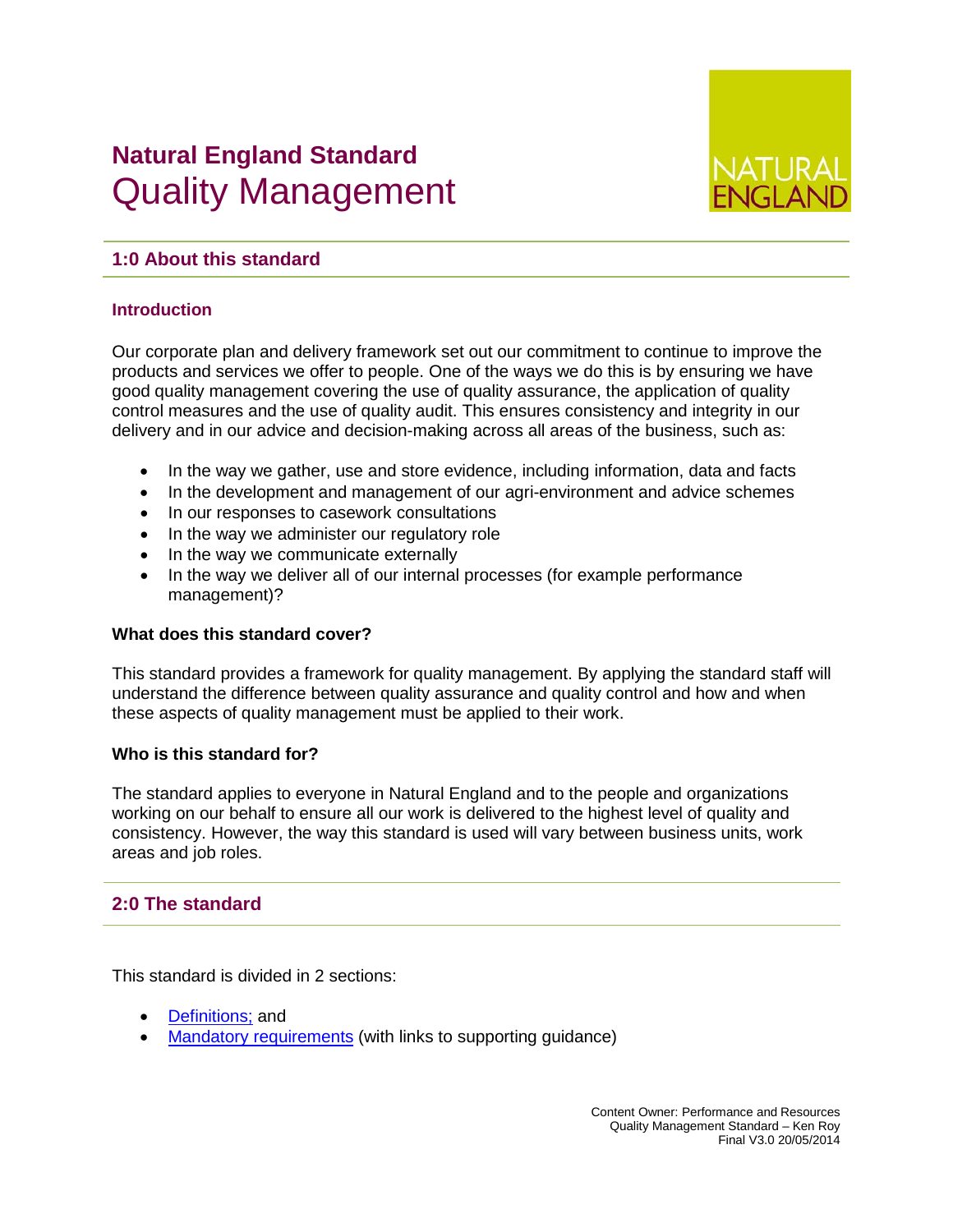## <span id="page-1-0"></span>**Definitions**

**Quality Management** is the activity used to direct, control and coordinate quality and includes the following:

- **Quality Assurance**  the procedure or set of procedures used to establish confidence that a piece of work meets specified quality requirements and is fit for purpose.
- **Quality Control** the checks to ensure that the quality requirements have been met at an appropriate stage in a process or activity.
- **Quality Audit**  a process for examining quality to determine if we are complying with our defined quality assurance procedures.

<span id="page-1-1"></span>

| <b>Mandatory requirements</b> |                                                                                                                                                    |                                                                                             |  |  |  |
|-------------------------------|----------------------------------------------------------------------------------------------------------------------------------------------------|---------------------------------------------------------------------------------------------|--|--|--|
|                               | <b>What</b>                                                                                                                                        | <b>How</b>                                                                                  |  |  |  |
| $\mathbf{1}$ .                | Directors and Area Managers must ensure that their business areas<br>have appropriate quality management processes in place.                       | <b>Quality Management</b><br>➤<br>Standard<br>Guidance<br>➤                                 |  |  |  |
| 2.                            | All business areas must have a clear process for recording quality<br>assurance undertaken.                                                        | <b>Records Management</b><br>➤<br>Standard                                                  |  |  |  |
| $\overline{3}$ .              | Quality assurance must follow Natural England's tiered approach.                                                                                   | Tiered approach to<br>➤<br>quality assurance<br>(refer to Annex 1)                          |  |  |  |
| $\overline{4}$ .              | The level of quality assurance applied to a piece of work must be<br>proportionate to the circumstances and reflect the level of risk<br>involved. | Risk & Issues<br>➤<br>Standard<br>Application of tiers in<br>casework (refer to<br>Annex 2) |  |  |  |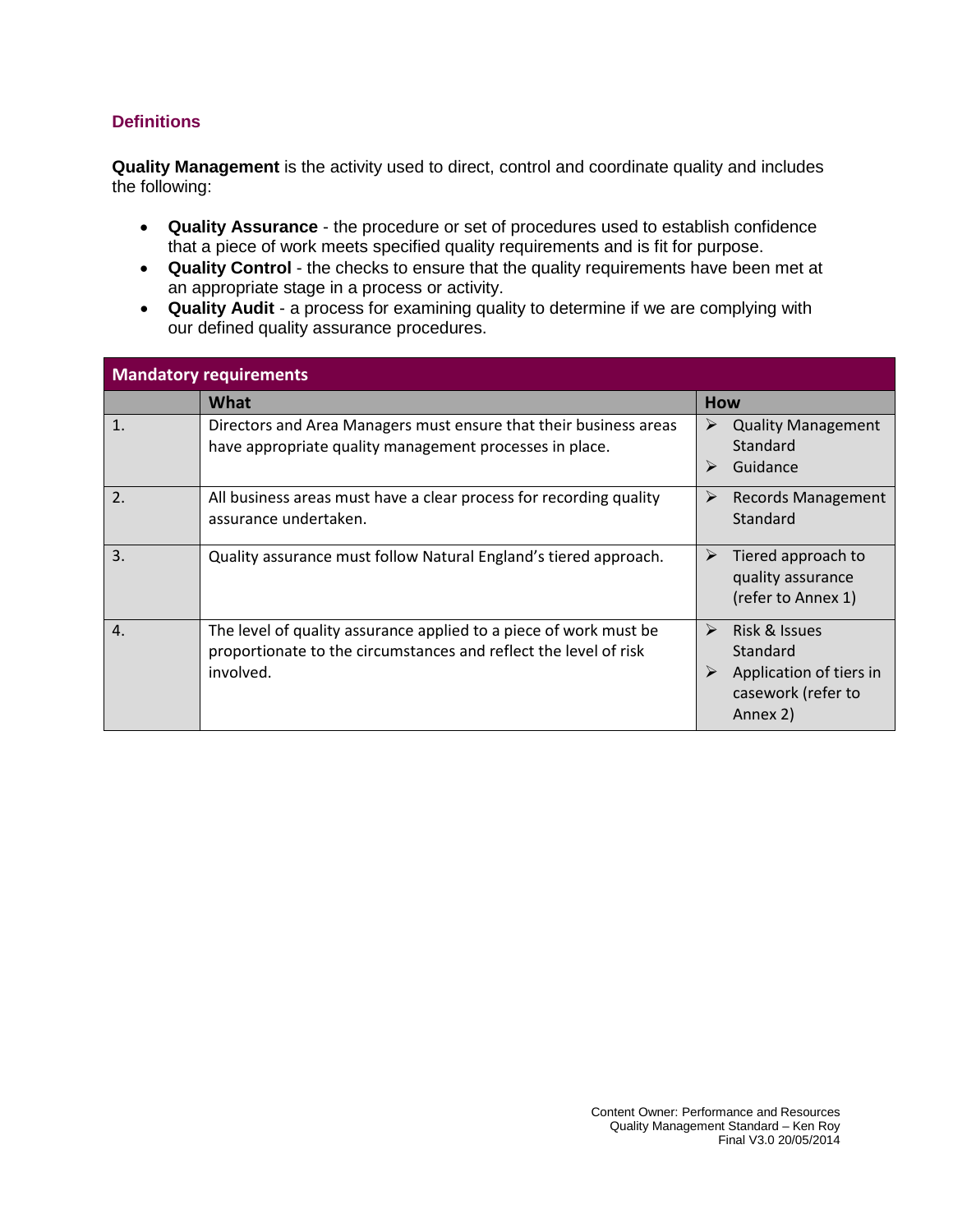# **Annex 1: Quality Assurance - The Tiered Approach;**

There are four possible tiers of Quality Assurance (QA) which functions must use to manage the quality of their work, as illustrated in the diagram below.



The tiers are graded and it is expected that higher numbered tiers will follow on from the lower ones. As our organizations business is so wide ranging **it is the responsibility of each team to specify the level of QA required for a particular work area at the start of the activity;** although the level may be adjusted at a later stage if circumstances change**.**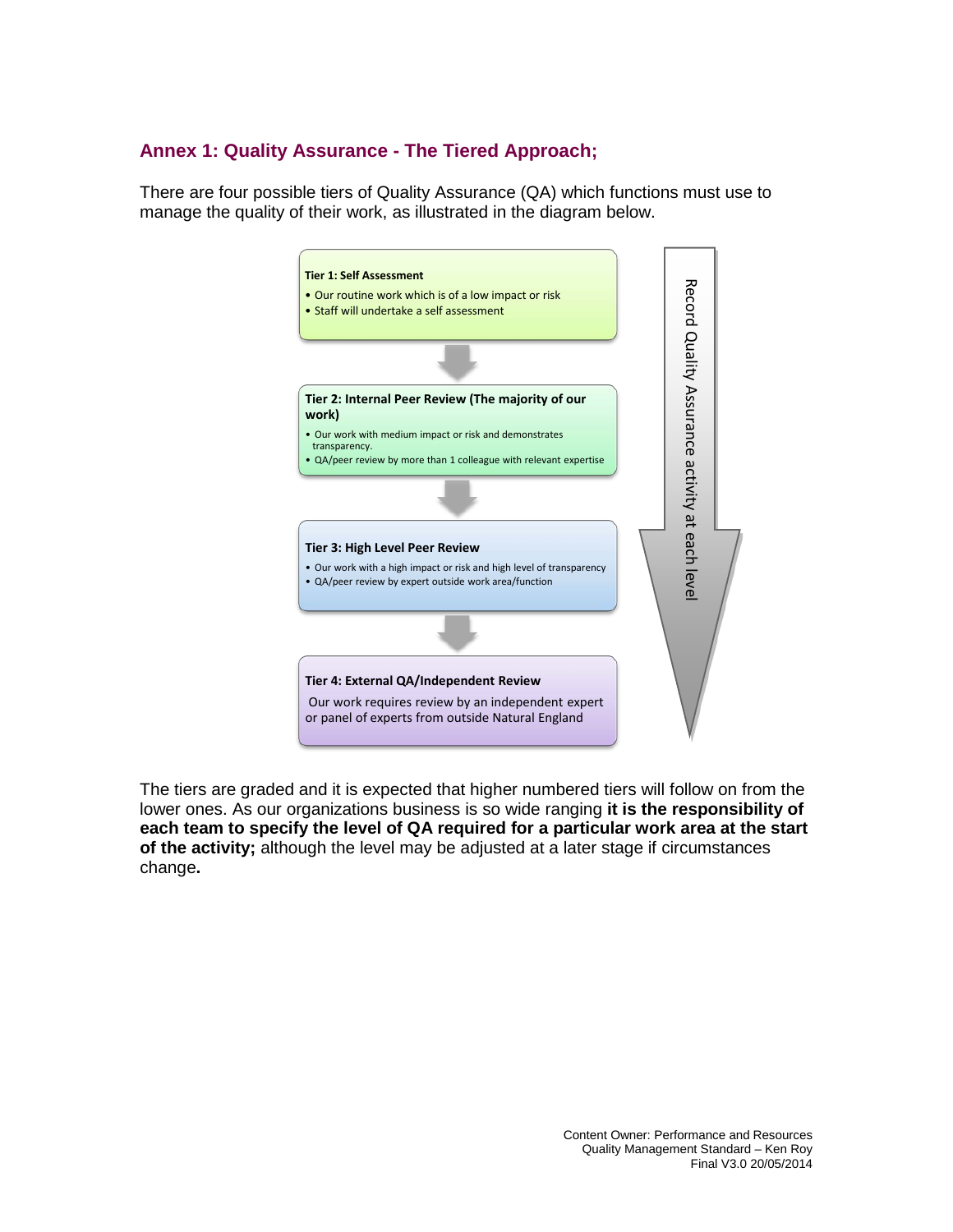# **Annex 2: Quality Management – The application of tiers in casework**

**The** specific categorisations are not carved in stone – they will evolve both as we develop thinking on governance and as, in individual cases, staff make specific judgements about what fits best to specific circumstances.

| <b>Context for advice or decision</b>    | <b>Examples</b>                                                                                                                                                    | Tier <sub>1</sub><br>Self-<br>assessment | Tier <sub>2</sub><br><b>Internal Peer</b><br><b>Review</b> | Tier <sub>3</sub><br><b>High Level</b><br><b>Peer review</b> | Tier 4<br><b>External</b><br>Independent<br>review |
|------------------------------------------|--------------------------------------------------------------------------------------------------------------------------------------------------------------------|------------------------------------------|------------------------------------------------------------|--------------------------------------------------------------|----------------------------------------------------|
| Land Use planning casework<br>decision   | New starter, basic level skills<br>undertaking low risk case work                                                                                                  | $\checkmark$                             | $\checkmark$                                               |                                                              |                                                    |
| Land Use planning casework<br>decision   | Practitioner undertaking low risk<br>casework with reference to the aide<br>memoire                                                                                | $\checkmark$                             |                                                            |                                                              |                                                    |
| Land Use planning casework<br>decision   | Practitioner or Expert - significant<br>reputational risk (NE Advice changing;<br>NE Advice not agreeing with EA;<br>Previous Case History; Challenge from<br>LPA) | $\checkmark$                             | ✓                                                          | ✓                                                            |                                                    |
| Land Use planning casework<br>decision   | Expert – application leading to<br>significant effect / damage to designated<br>$site$ – (competent authority deciding not<br>to take NE advice)                   | $\checkmark$                             |                                                            | ✓                                                            |                                                    |
| Land Use planning delivery<br>frame work | Expert - working towards a strategic<br>approach to dealing with a Habitats<br>Regulations issue, across Local<br>Authority boundaries                             | $\checkmark$                             |                                                            | ✓                                                            |                                                    |
| Land Use Discretionary Advice<br>Service | All casework provided through the<br>service                                                                                                                       | $\checkmark$                             | $\checkmark$                                               |                                                              |                                                    |
| Land Management decision                 | HLS option selection - technical<br>assessment, basic & practitioner skill<br>level                                                                                | $\checkmark$                             | $\checkmark$                                               |                                                              |                                                    |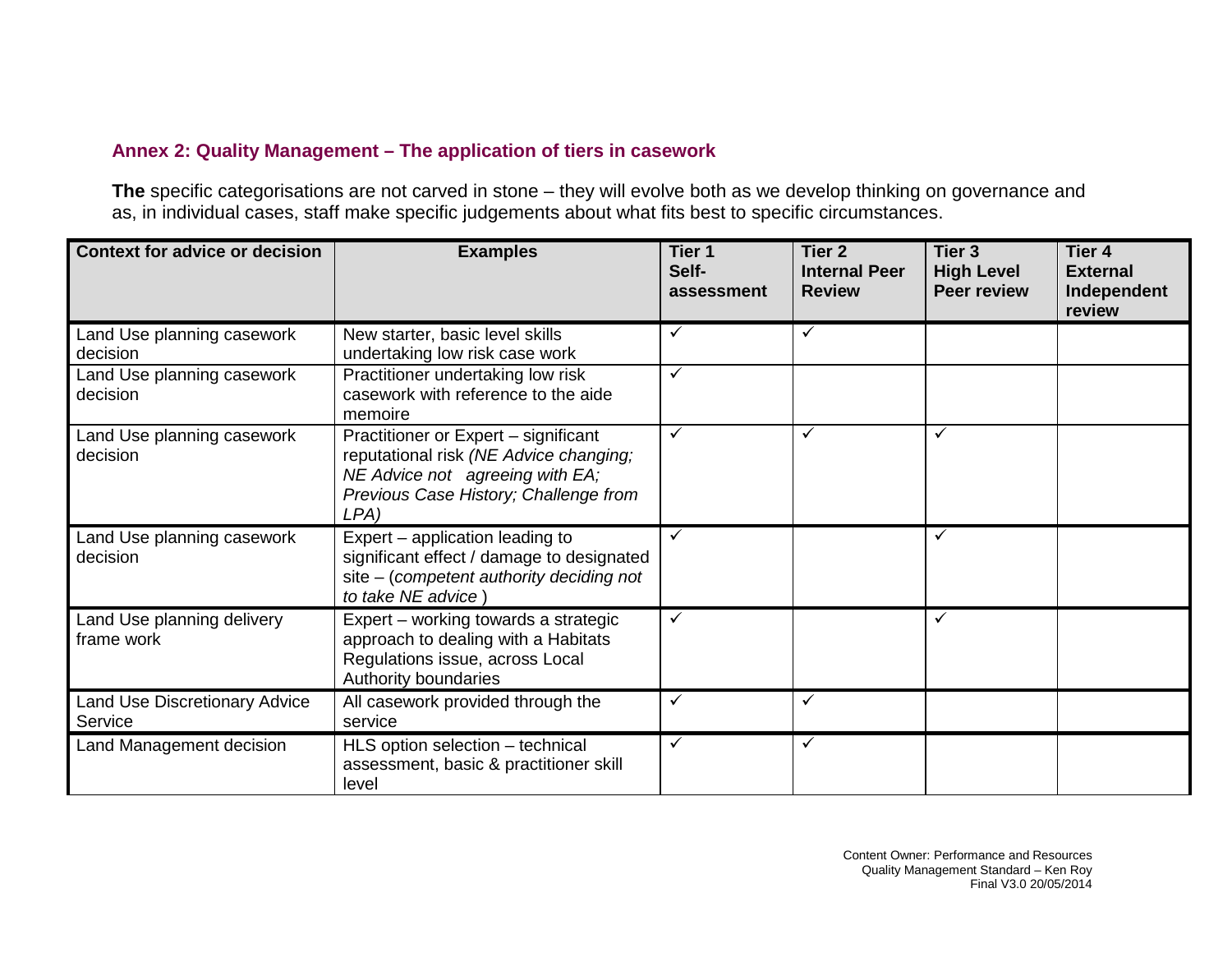| <b>Context for advice or decision</b>                                             | <b>Examples</b>                                                                                                            | Tier <sub>1</sub><br>Self-<br>assessment | Tier <sub>2</sub><br><b>Internal Peer</b><br><b>Review</b> | Tier <sub>3</sub><br><b>High Level</b><br><b>Peer review</b>          | Tier <sub>4</sub><br><b>External</b><br>Independent<br>review |
|-----------------------------------------------------------------------------------|----------------------------------------------------------------------------------------------------------------------------|------------------------------------------|------------------------------------------------------------|-----------------------------------------------------------------------|---------------------------------------------------------------|
| Land Management decision                                                          | HLS option selection - technical<br>assessment, expert skill level                                                         | $\checkmark$                             | $\checkmark$                                               | $\checkmark$                                                          |                                                               |
| Land Management advice                                                            | HLS agreement sign off - all skills level                                                                                  | $\checkmark$                             | ✓                                                          |                                                                       |                                                               |
| Land Management advice                                                            | Catchment Sensitive Farming Officer -<br>direct delivery of advice to farmers on<br>diffuse water pollution - practitioner | $\checkmark$                             | $\checkmark$                                               | $\checkmark$                                                          |                                                               |
| Ad hoc response to requests for<br>information and/or advice                      | General enquiry                                                                                                            | $\checkmark$                             |                                                            |                                                                       |                                                               |
| Emergency consultation regional<br>/ national                                     | Major oil spill; zoonotic or plant disease<br>outbreak; major national security incident                                   | $\checkmark$                             | $\checkmark$ (where<br>possible)                           |                                                                       |                                                               |
| Emergency consultation local                                                      | Oil spill impacting sub regional area;<br>local security incident; wildfire incident.                                      | $\checkmark$                             | $\checkmark$ (where<br>possible)                           |                                                                       |                                                               |
| <b>NE Guidance Documents</b><br>related to statutory functions                    | Procedures relating to species licensing;<br>agri-environment scheme literature                                            | $\checkmark$                             | ✓                                                          | $\checkmark$                                                          |                                                               |
| Advice and decisions based<br>upon NE Guidance Documents                          | Species licensing, statutory site<br>casework, planning case work, agri-<br>environment scheme technical literature.       | $\checkmark$                             | $\checkmark$                                               | $\checkmark$<br>(potentially<br>difficult or<br>contentious<br>cases) |                                                               |
| Advice to government on<br>national policy development                            | White Papers; proposed EU legislation                                                                                      | $\checkmark$                             | ✓                                                          | ✓                                                                     |                                                               |
| Advice to government on in-<br>confidence policy development                      |                                                                                                                            | $\checkmark$                             | $\checkmark$                                               | $\checkmark$                                                          |                                                               |
| Advice to government on major<br>aspects of policy/ legislation<br>implementation | Proposed new site series and sites<br>designated by government.                                                            | $\checkmark$                             | $\checkmark$                                               | $\checkmark$                                                          | ✓                                                             |
| <b>NE Summaries of Evidence</b>                                                   | Input from the CoP                                                                                                         | $\checkmark$                             | $\checkmark$                                               | $\checkmark$                                                          | ✓                                                             |
| <b>Evidence Reviews</b>                                                           | <b>Upland Evidence review</b>                                                                                              | $\checkmark$                             | $\checkmark$                                               | $\checkmark$                                                          | ✓                                                             |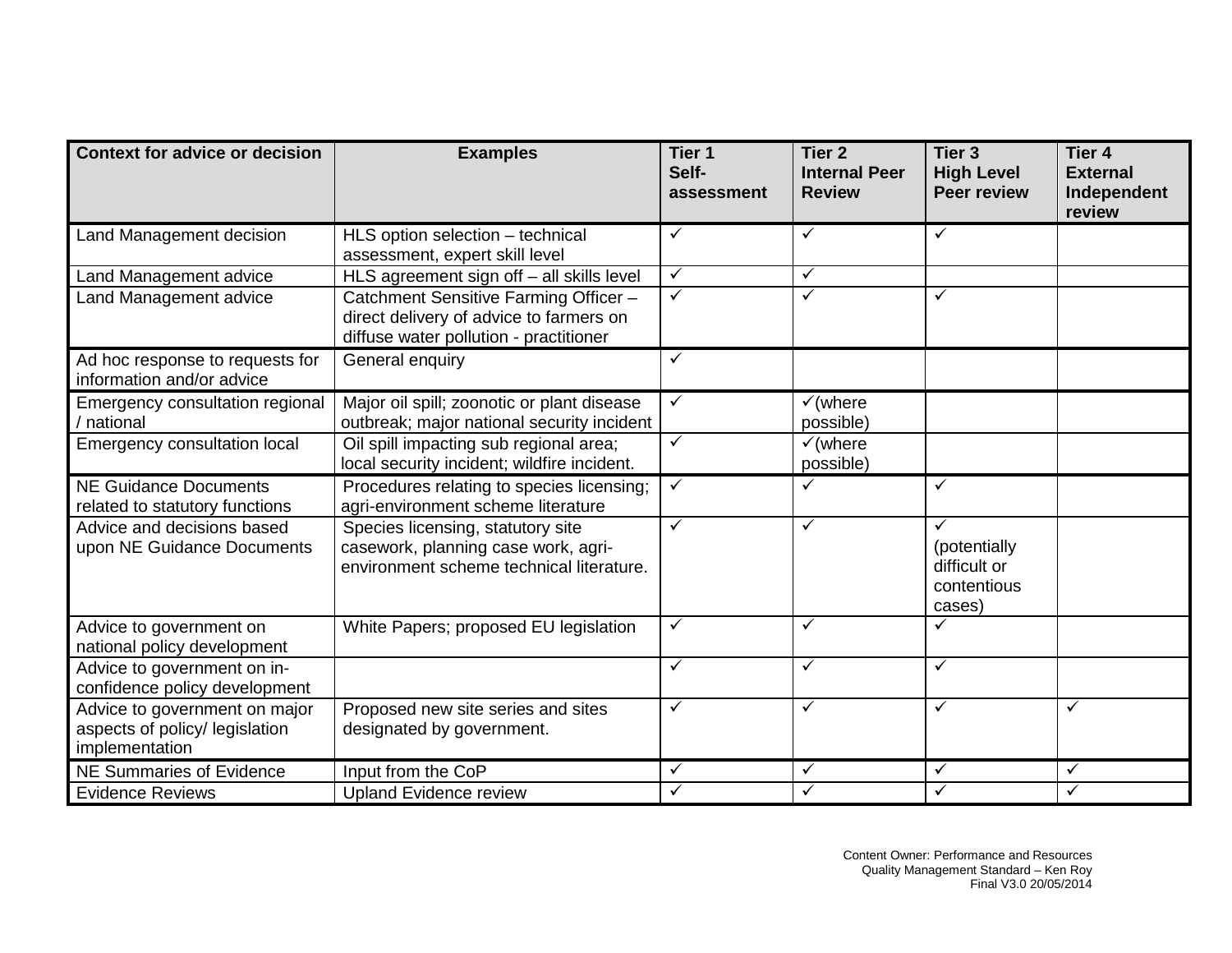| <b>Context for advice or decision</b> | <b>Examples</b>                                                                                                                                                                                                                                                                      | Tier <sub>1</sub><br>Self-<br>assessment | Tier <sub>2</sub><br><b>Internal Peer</b><br><b>Review</b> | Tier <sub>3</sub><br><b>High Level</b><br><b>Peer review</b> | Tier <sub>4</sub><br><b>External</b><br>Independent<br>review |
|---------------------------------------|--------------------------------------------------------------------------------------------------------------------------------------------------------------------------------------------------------------------------------------------------------------------------------------|------------------------------------------|------------------------------------------------------------|--------------------------------------------------------------|---------------------------------------------------------------|
| <b>NE Research Strategy</b>           |                                                                                                                                                                                                                                                                                      | $\checkmark$                             | $\sqrt{}$                                                  | $\sqrt{}$                                                    | $\checkmark$                                                  |
| Evidence reports                      | Technical reviews e.g. NECR100<br>Managing soil biota to deliver ecosystem<br>service                                                                                                                                                                                                | $\checkmark$                             | ✓                                                          | $\checkmark$                                                 |                                                               |
| Regulation                            | Peer review of European Protected<br>Species Casework (primarily newt, bat<br>and dormouse licensing), utilising<br>species networks with topic leads                                                                                                                                | $\checkmark$                             | $\checkmark$                                               |                                                              |                                                               |
| Landscape & Biodiversity              | Papers for Exec Board & Ops Group                                                                                                                                                                                                                                                    | $\checkmark$                             | $\checkmark$                                               | $\checkmark$                                                 |                                                               |
| Landscape & Biodiversity              | <b>Parliamentary Questions</b>                                                                                                                                                                                                                                                       | $\checkmark$                             | $\checkmark$                                               | $\checkmark$                                                 |                                                               |
| Landscape & Biodiversity              | Article 17                                                                                                                                                                                                                                                                           | ✓                                        | ✓                                                          | $\checkmark$                                                 | ✓                                                             |
| Landscape & Biodiversity              | Programme spend budgets and project<br>bidding exercise in Q3-4 each year                                                                                                                                                                                                            | $\checkmark$                             | $\checkmark$                                               | $\checkmark$                                                 |                                                               |
| Landscape & Biodiversity              | National Character Areas development                                                                                                                                                                                                                                                 | $\checkmark$                             | $\checkmark$                                               | $\checkmark$                                                 | $\checkmark$                                                  |
| <b>External Affairs</b>               | Briefings for Chair and CEO                                                                                                                                                                                                                                                          | $\checkmark$                             | $\checkmark$                                               | $\checkmark$                                                 |                                                               |
|                                       |                                                                                                                                                                                                                                                                                      |                                          |                                                            |                                                              |                                                               |
| <b>Customer Services decision</b>     | Monthly quality control Peer Checking<br>on irregularities and ES scheme<br>processing.                                                                                                                                                                                              |                                          | $\checkmark$                                               |                                                              |                                                               |
| <b>Customer Services decision</b>     | Genesis supervisory quality checking -<br>a percentage of work case items carried<br>out by individual users are checked as<br>part of Genesis accreditation<br>requirements. Two types of checks,<br>Automatic (genesis selects cases for<br>checking on a risk / random basis) and |                                          | $\checkmark$                                               |                                                              |                                                               |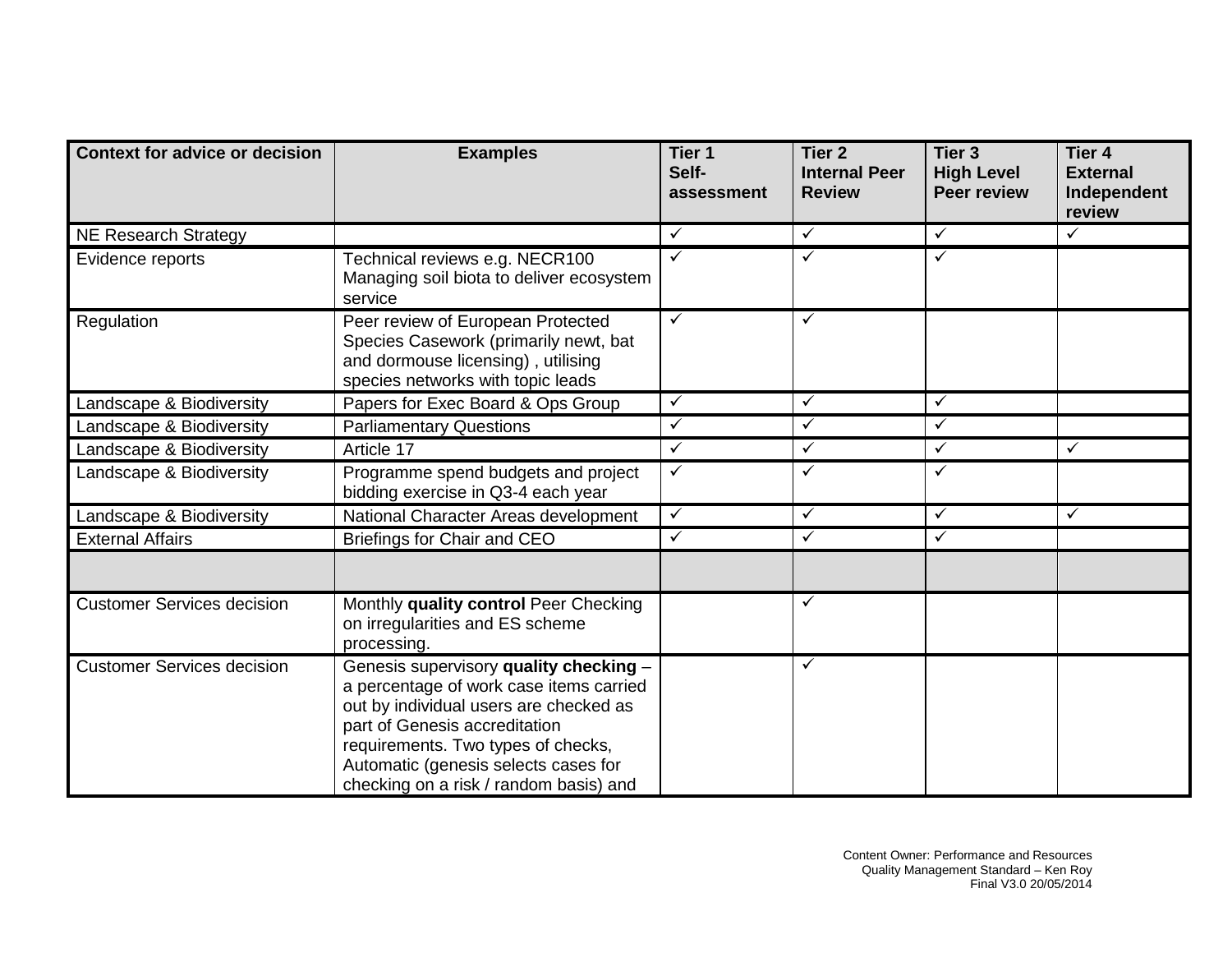| <b>Context for advice or decision</b> | <b>Examples</b>                                                                                                                                                                          | Tier <sub>1</sub><br>Self-<br>assessment | Tier <sub>2</sub><br><b>Internal Peer</b><br><b>Review</b> | Tier <sub>3</sub><br><b>High Level</b><br><b>Peer review</b> | Tier <sub>4</sub><br><b>External</b><br>Independent<br>review |
|---------------------------------------|------------------------------------------------------------------------------------------------------------------------------------------------------------------------------------------|------------------------------------------|------------------------------------------------------------|--------------------------------------------------------------|---------------------------------------------------------------|
|                                       | Manual (manager defines type and level<br>of check required)                                                                                                                             |                                          |                                                            |                                                              |                                                               |
| <b>Customer Services decision</b>     | Post authorisation Classic Schemes<br>Management Checks - Quality Control<br>Checks carried out by line managers on<br>all staff who authorise claims.                                   |                                          |                                                            |                                                              |                                                               |
| <b>Customer Services</b>              | Mystery shopper exercise/Quality<br>Audit.                                                                                                                                               |                                          |                                                            |                                                              |                                                               |
| Landscape & Biodiversity              | L&B programme spend procurements<br>(MOAs and grants over £10k) to check<br>to ensure internal standards met for<br>identifying delivery outputs, reporting<br>and partner contributions |                                          |                                                            |                                                              |                                                               |